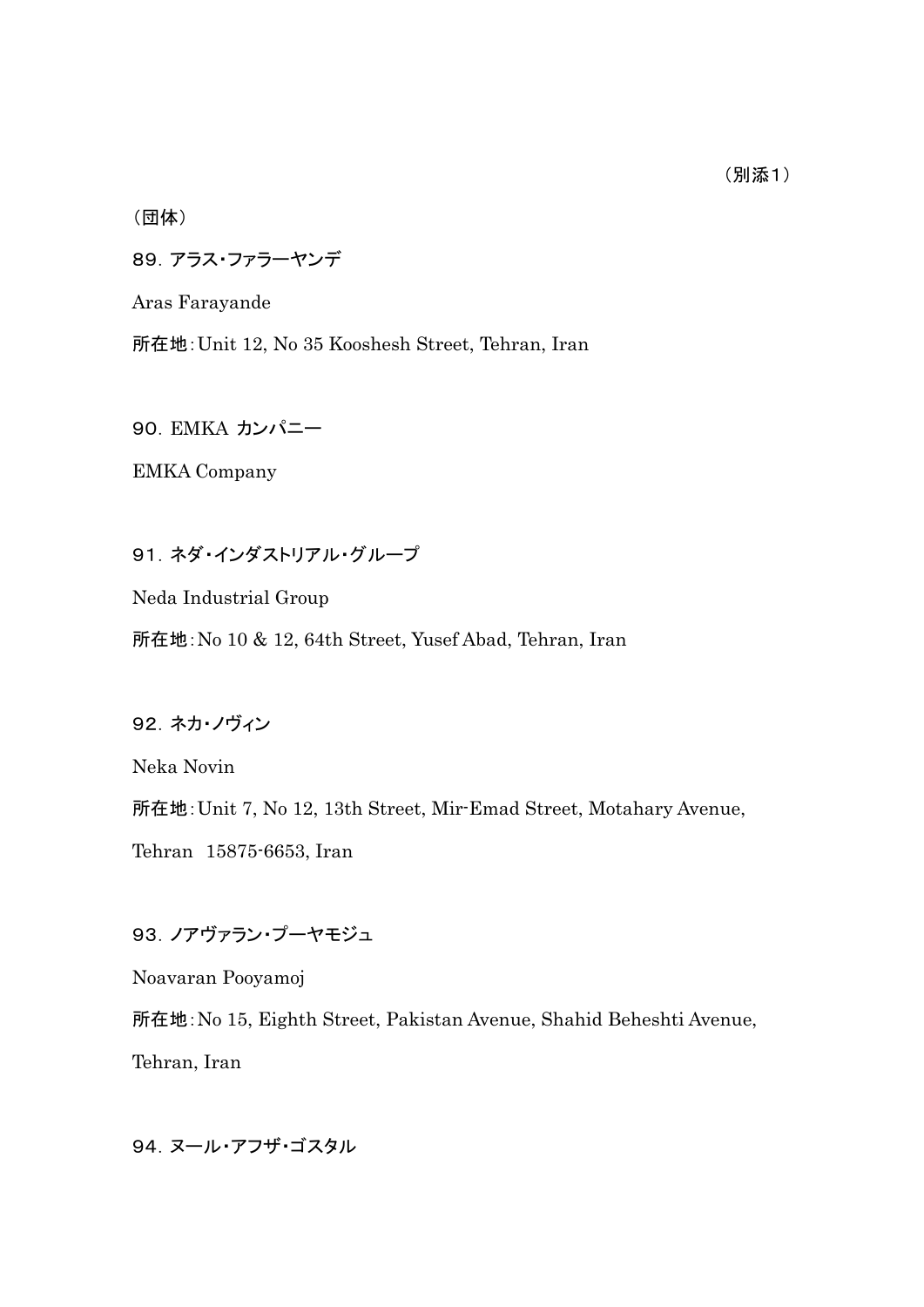Noor Afza Gostar

所在地:Opposite of Seventh Alley, Zarafrshan Street, Eivanak Street, Qods Township, Iran 別名:ヌール・アフザル・ゴスタル

Noor Afzar Gostar

95.プーヤ・コントロール

Pouya Control

所在地:No 2, Sharif Alley, Shariati Street, Tehran, Iran

96.ラアド・イラン

Raad Iran

所在地:Unit 1, No 35, Bouali Sina Sharghi, Chehel Sotoun Street, Fatemi

Square, Tehran, Iran

別名:ラアド・オートメーション・カンパニー

Raad Automation Company

97.ニュークリアー・リアクターズ・フューエル・カンパニー (SUREH)

Nuclear Reactors Fuel Company (SUREH )

所在地:(a)61 Shahid Abtahi Street, Karegar e Shomali, Tehran, Iran

(b)Persian Gulf Boulevard, Km20 SW Esfahan Road, Iran

98.サン・ミドル・イースト FZ カンパニー

Sun Middle East FZ Company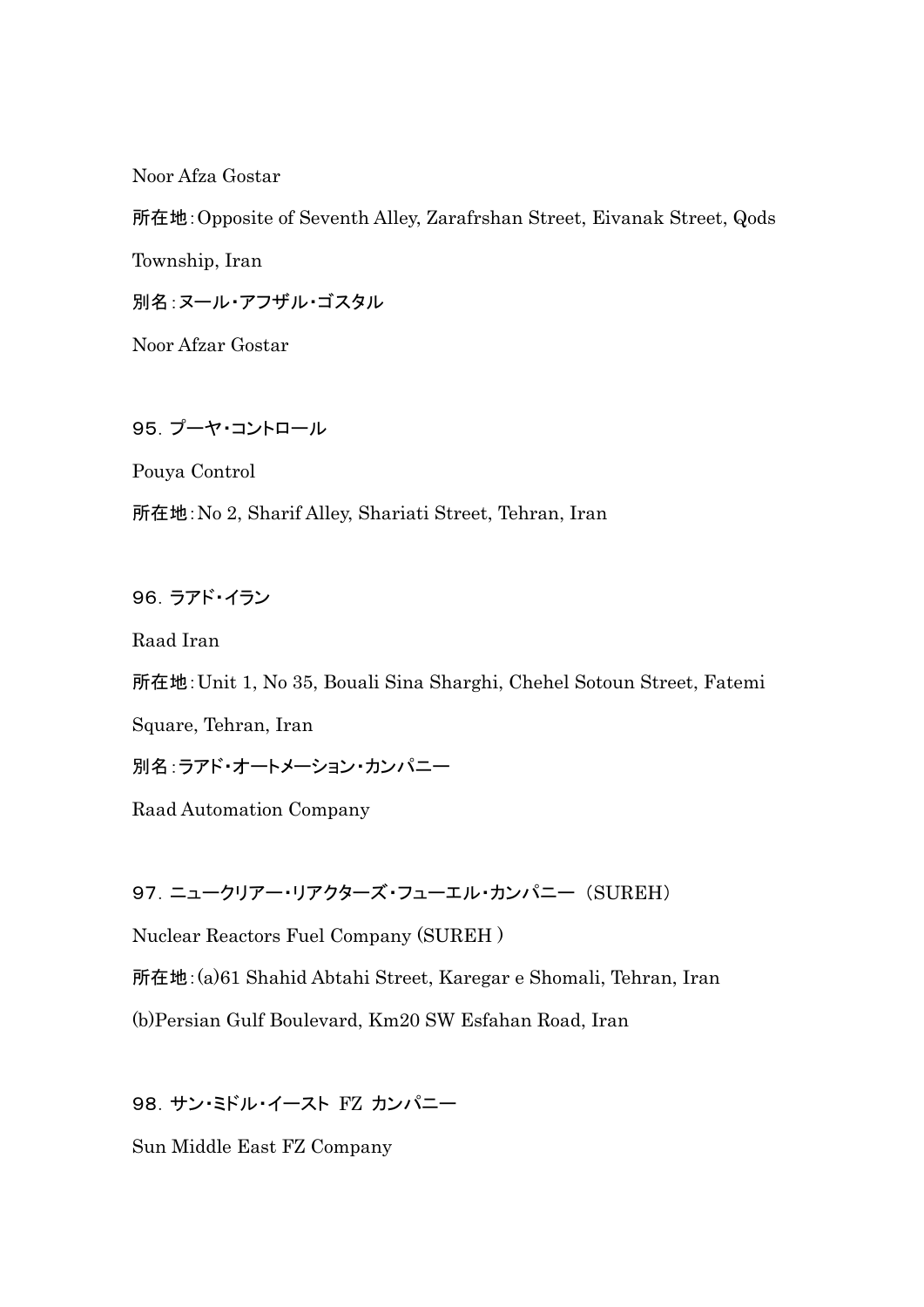99.アシュティアン・タブロ

Ashtian Tablo

所在地: No 67, Ghods mirheydari Street, Yoosefabad, Tehran, Iran

100.バルス・アルマン

Bals Alman

101.ヒルボド Co

Hirbod Co

所在地:Flat 2, 3 Second Street, Asad Abadi Avenue, Tehran 14316, Iran

102.イラン・トランスフォ

Iran Transfo

所在地:15 Hakim Azam Street, Shirazeh, Shomali Street, Mollasadra, Vanak Square, Tehran, Iran

103.マロウ・サナアト

Marou Sanat

所在地:9, Ground Floor, Zohre Street, Mofateh Street, Tehran, Iran

別名:モハンデスィ・タルフ・ヴァ・トーセエ・マロ・サナアト・カンパニー

Mohandesi Tarh Va Toseh Maro Sanat Company

104.パヤ・パルトウ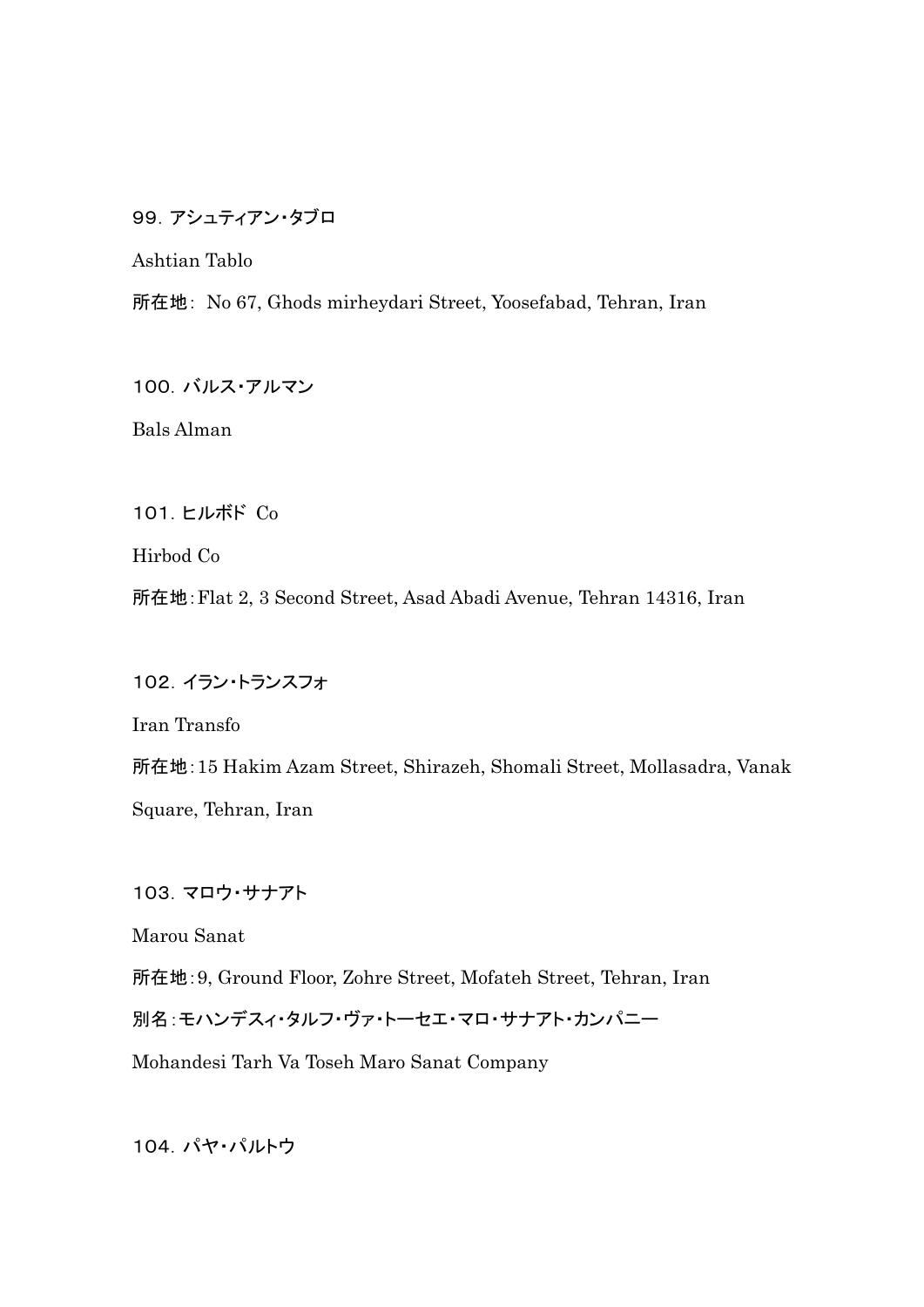Paya Parto

別名:パヤ・パルトヴ

Paya Partov

105.サファ・ニク

Safa Nicu

106.タグティラン

Taghtiran

107.パール・エナジー・カンパニー Ltd

Pearl Energy Company Ltd 所在地:Level 13(E) Main Office Tower, Jalan Merdeka, Financial Park Complex, Labuan 87000, Malaysia

108.パール・エナジー・サーヴィシーズ SA

Pearl Energy Services, SA

所在地:15 Avenue de Montchoisi, Lausanne, 1006 VD, Switzerland

109.ウェスト・サン・トレード GMBH

West Sun Trade GMBH

所在地:Winterhuder Weg 8, Hamburg 22085, Germany

110.MAAA シナジー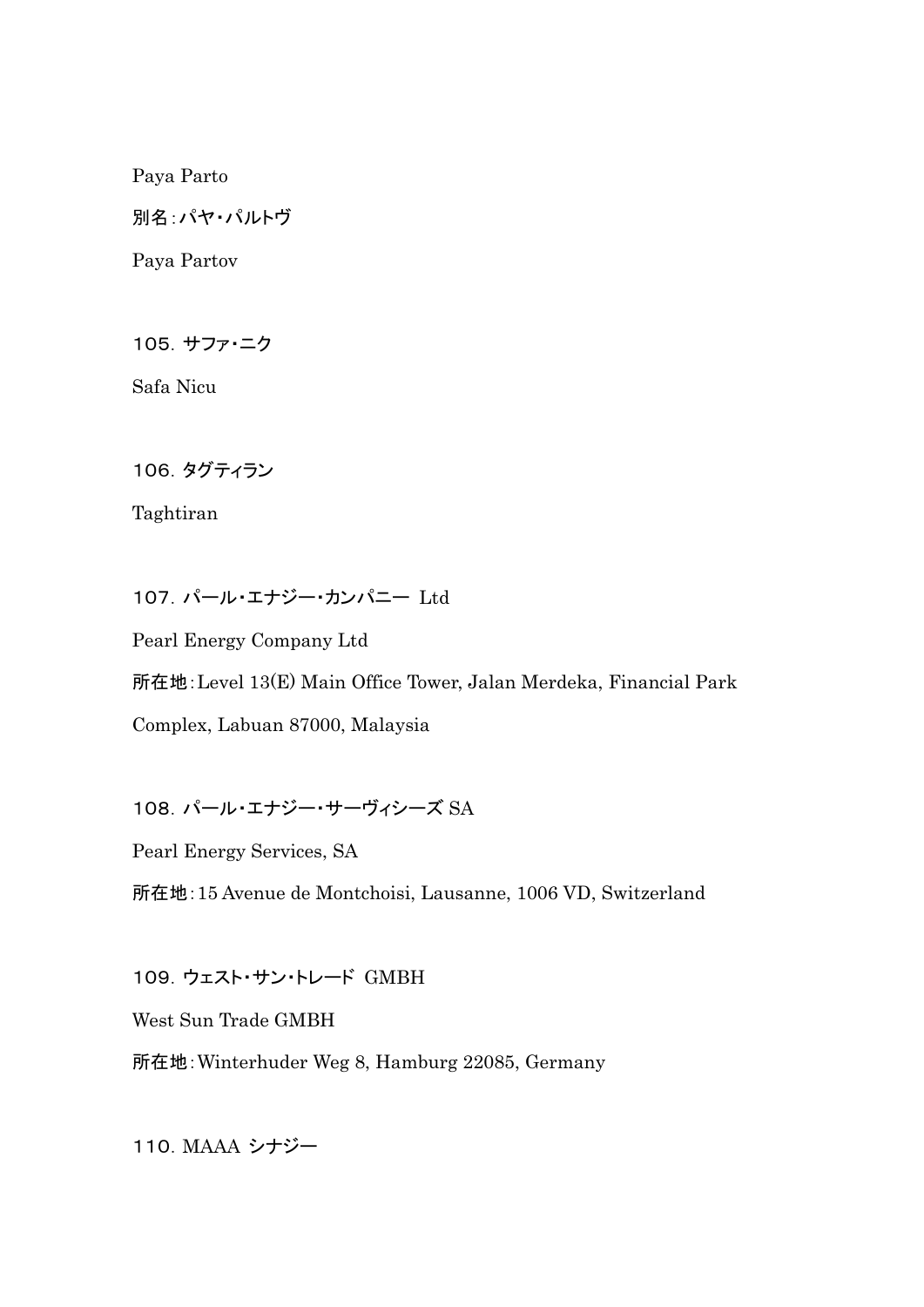MAAA Synergy

所在地:Malaysia

111.モダン・テクノロジーズ FZC (MTFZC)

Modern Technologies FZC (MTFZC) 所在地:PO Box 8032, Sharjah, United Arab Emirates

112. クオリテスト FZE

Qualitest FZE

所在地:Level 41, Emirates Towers, Sheikh Zayed Road, PO Box 31303,

Dubai, United Arab Emirates

113.ボナーブ・リサーチ・センター (BRC)

Bonab Research Center (BRC)

所在地:Jade ye Tabriz (km 7), East Azerbaijan, Iran

114.タジュヒーズ・サナアト・シャヤン (TSS)

Tajhiz Sanat Shayan (TSS)

所在地:Unit 7, No. 40, Yazdanpanah, Afriqa Boulevard, Teheran, Iran

115.インスティチュート・オブ・アプライド・フィジクス (IAP)

Institute of Applied Physics (IAP)

116.アラン・モダン・ディヴァイシーズ (AMD)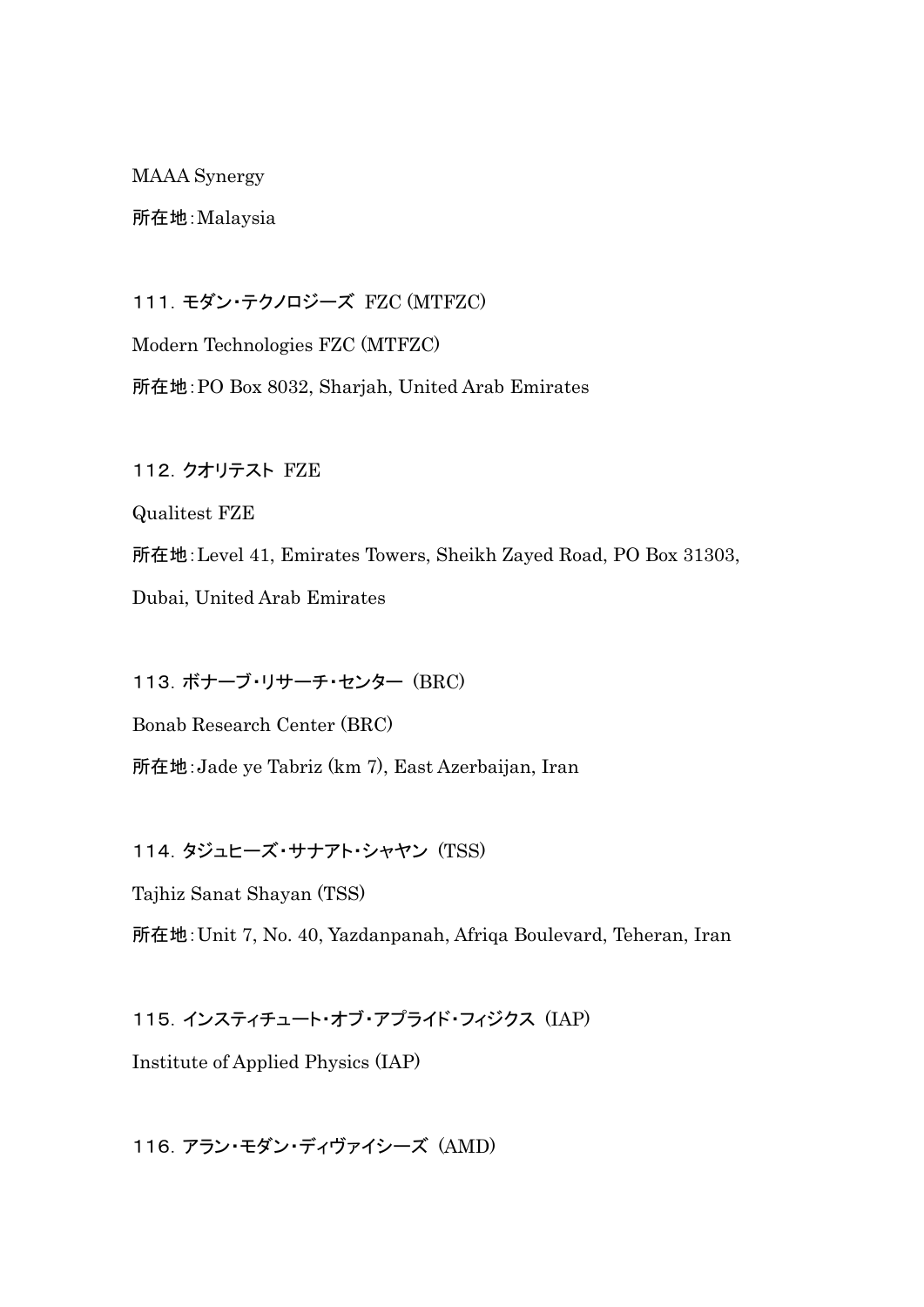Aran Modern Devices (AMD)

117.サーフテ・ターボポンプ・ヴァ・コンプレッサー (SATAK) Sakhte Turbopomp va Kompressor (SATAK) 所在地:8, Shahin Lane, Tavanir Road, Valiasr Avenue, Teheran, Iran 別名:ターボ・コンプレッサー・マニュファクチャー TCMFG Turbo Compressor Manufacturer, TCMFG

118.エレクトロニック・コンポーネンツ・インダストリーズ (ECI) Electronic Components Industries (ECI) 所在地:Hossain Abad Avenue, Shiraz, Iran

119.シーラーズ・エレクトロニクス・インダストリーズ

Shiraz Electronics Industries 所在地:Mirzaie Shirazi, P.O. Box 71365-1589, Shiraz, Iran

120.イラン・マリン・インダストリアル・カンパニー (SADRA)

Iran Marine Industrial Company (SADRA) 所在地:Sadra Building No. 3, Shafagh Street, Poonak Khavari Boulevard.,

Shahrak Ghods, P.O. Box 14669- 56491, Tehran, Iran

121.ボンヤード・タアヴォン・セパー

Bonyad Taavon Sepah

所在地:Niayes Highway, Seoul Street, Tehran, Iran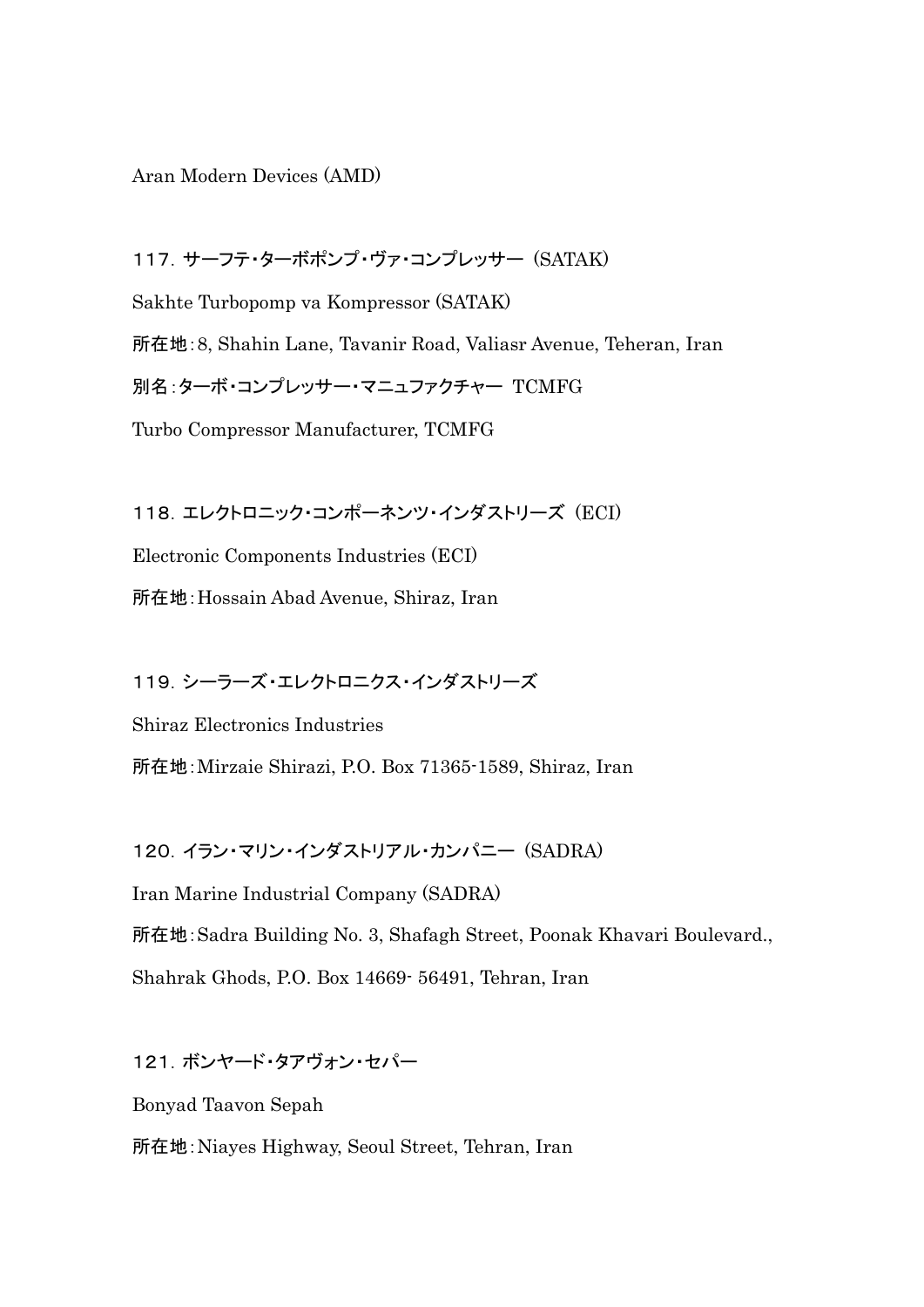別名:IRGC コーポラティブ・ファウンデーション、ボンヤーデ・タアヴォン・セパー、セ パー・コーポラティブ・ファウンデーション

IRGC Cooperative Foundation, Bonyad-e Ta'avon-Sepah, Sepah Cooperative Foundation

122.ダルヤー・キャピタル・アドミニストレーション GMBH Darya Capital Administration GMBH 所在地:(a)Schottweg 5, Hamburg 22087, Germany (b)Schottweg 6, 22087 Hamburg, Germany

123ナリ・シッピング・アンド・チャータリング GmbH アンド Co.KG Nari Shipping and Chartering GmbH & Co. KG 所在地:Schottweg 5, Hamburg 22087, Germany

124.オーシャン・キャピタル・アドミニストレーション GmbH Ocean Capital Administration GmbH 所在地:Schottweg 5, Hamburg 22087, Germany

125.ファースト・オーシャン・アドミニストレーション GMBH First Ocean Administration GMBH 所在地:Schottweg 5, Hamburg 22087, Germany

126.ファースト・オーシャン GMBH アンド Co. Kg First Ocean GMBH & Co. Kg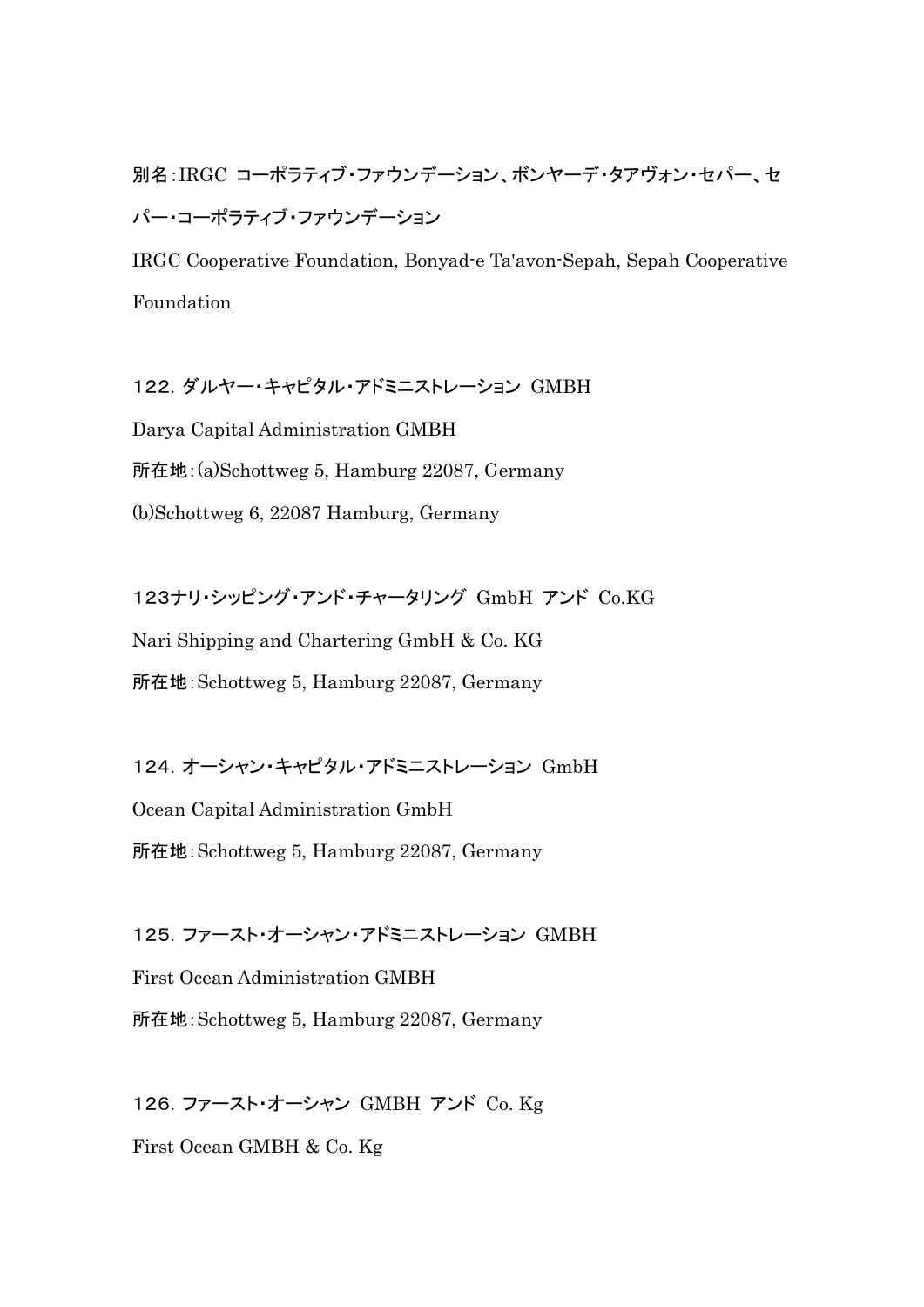所在地:(a)Schottweg 5, Hamburg 22087, Germany

(b)No. 37, Aseman Tower, Sayyade Shirazee Square, Pasdaran Avenue, P.O. Box 19395-1311, Tehran, Iran

127.セカンド・オーシャン・アドミニストレーション GMBH Second Ocean Administration GMBH 所在地:Schottweg 5, Hamburg 22087, Germany

128. セカンド・オーシャン GMBH アンド Co. Kg Second Ocean GMBH & Co. Kg 所在地:(a)Schottweg 5, Hamburg 22087, Germany (b)No 60, Ehteshamiyeh Square, 7th Neyestan Street, Pasdaran Avenue, Tehran, Iran

129.サード・オーシャン・アドミニストレーション GMBH

Third Ocean Administration GMBH

所在地:Schottweg 5, Hamburg 22087, Germany

130.サード・オーシャン GMBH アンド Co. Kg

Third Ocean GMBH & Co. Kg

所在地:(a)Schottweg 5, Hamburg 22087, Germany

(b)No. 37, Aseman Tower, Sayyade Shirazee Square, Pasdaran Avenue, P.O.

Box 19395-1311, Tehran, Iran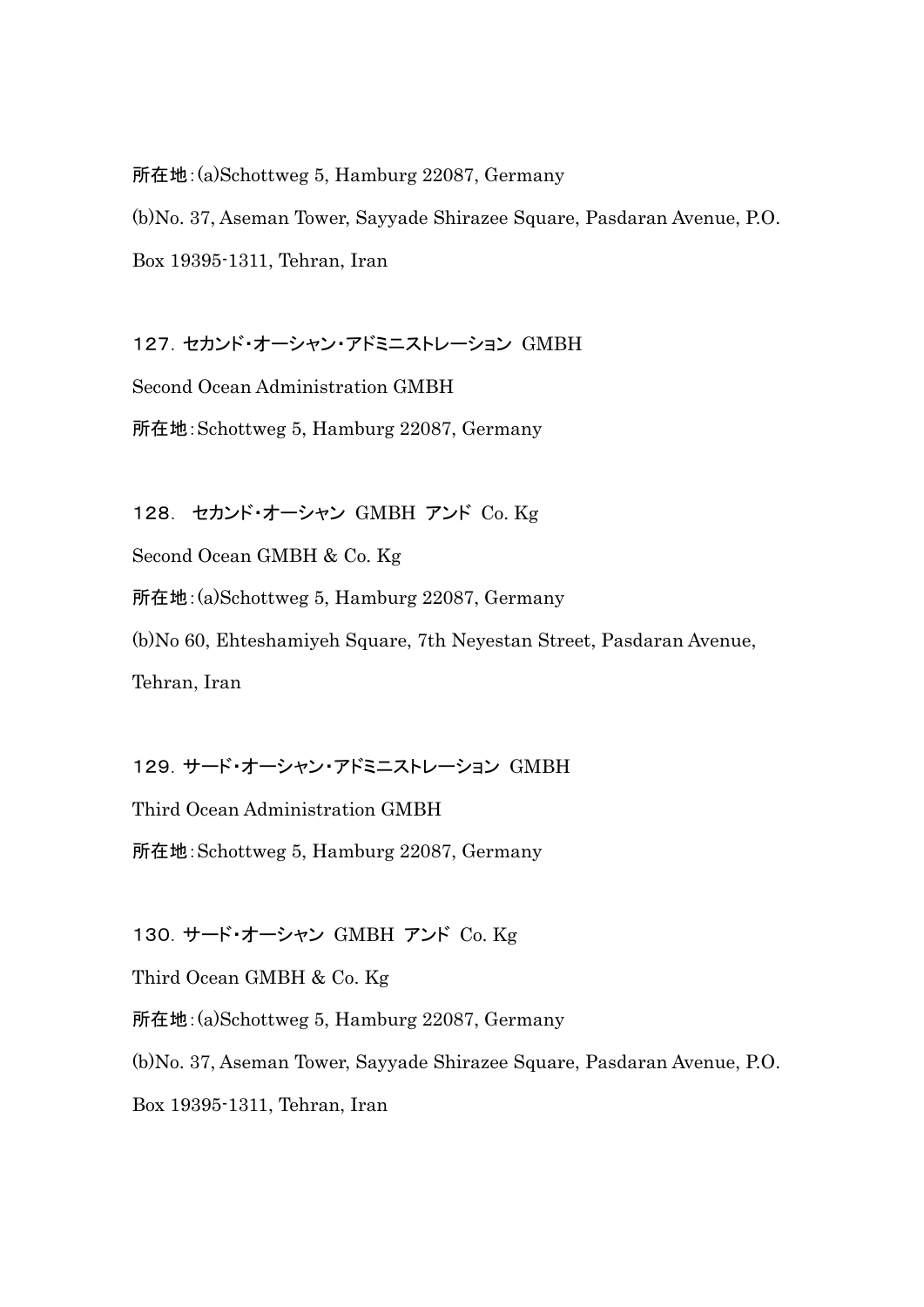#### 131.フォース・オーシャン・アドミニストレーション GMBH

Fourth Ocean Administration GMBH

所在地:Schottweg 5, Hamburg 22087, Germany

132.フォース・オーシャン GMBH アンド CO. KG

Fourth Ocean GMBH & CO. KG

所在地:(a)Schottweg 5, Hamburg 22087, Germany

(b)No. 37, Aseman Tower, Sayyade Shirazee Square, Pasdaran Avenue, P.O.

Box 19395-1311, Tehran, Iran

133.フィフス・オーシャン・アドミニストレーション GMBH

Fifth Ocean Administration GMBH

所在地:Schottweg 5, Hamburg 22087, Germany

134.フィフス・オーシャン GMBH アンド CO. KG

Fifth Ocean GMBH & CO. KG

所在地:(a) No 60, Ehteshamiyeh Square, 7th Neyestan Street, Pasdaran

Avenue, Tehran, Iran

(b)Schottweg 5, Hamburg 22087, Germany

135.シックス・オーシャン・アドミニストレーション GMBH

Sixth Ocean Administration GMBH

所在地:Schottweg 5, Hamburg 22087, Germany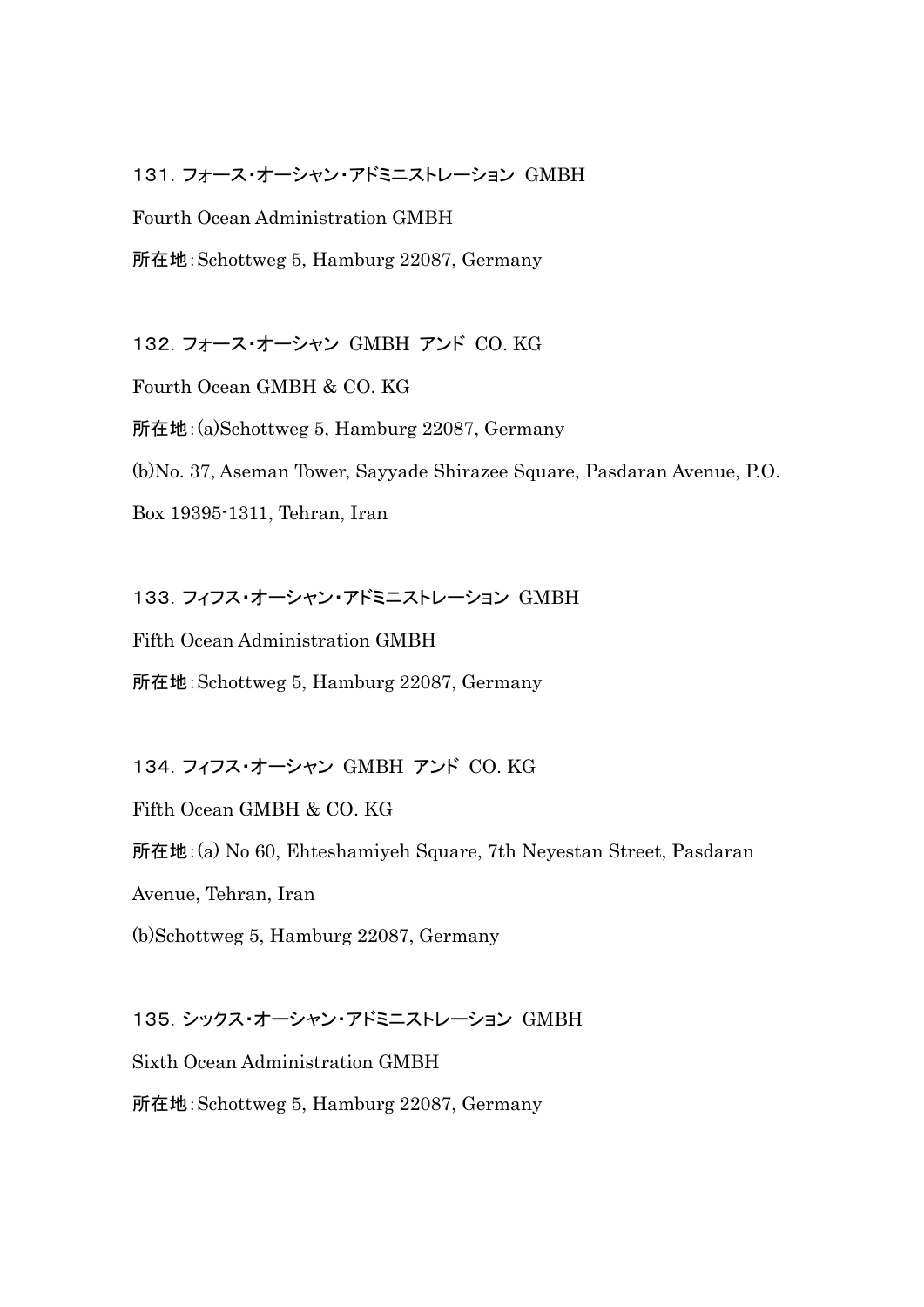136.シックス・オーシャン GMBH アンド CO. KG Sixth Ocean GMBH & CO. KG 所在地:(a)Schottweg 5, Hamburg 22087, Germany (b)No 60, Ehteshamiyeh Square, 7th Neyestan Street, Pasdaran Avenue, Tehran, Iran

137.セブンス・オーシャン・アドミニストレーション GMBH Seventh Ocean Administration GMBH 所在地:Schottweg 5, Hamburg 22087, Germany

138.セブンス・オーシャン GMBH アンド CO. KG Seventh Ocean GMBH & CO. KG 所在地:(a)Schottweg 5, Hamburg 22087, Germany (b)No. 37, Aseman Tower, Sayyade Shirazee Square, Pasdaran Avenue, P.O. Box 19395-1311, Tehran, Iran

139.エイス・オーシャン・アドミニストレーション GMBH

Eighth Ocean Administration GMBH 所在地:Schottweg 5, Hamburg 22087, Germany

140.エイス・オーシャン GmbH アンド CO. KG Eighth Ocean GmbH & CO. KG 所在地:(a) No. 37, Aseman Tower, Sayyade Shirazee Square, Pasdaran Avenue, P.O. Box 19395-1311, Tehran, Iran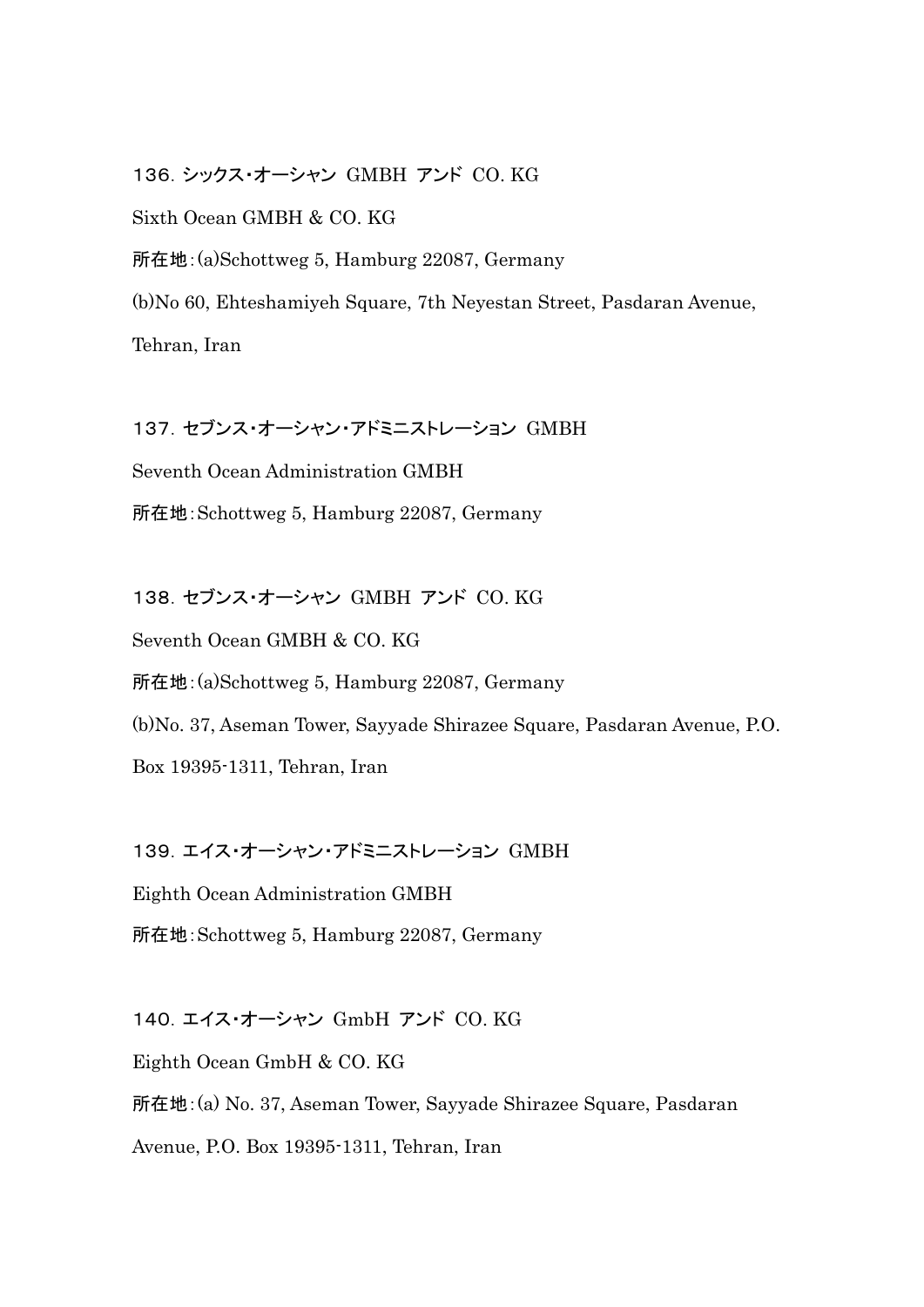(b)Schottweg 5, Hamburg 22087, Germany

141.ナインス・オーシャン・アドミニストレーション GmbH Ninth Ocean Administration GmbH 所在地:Schottweg 5, Hamburg 22087, Germany

142.ナインス・オーシャン GmbH アンド CO. KG Ninth Ocean GmbH & CO. KG 所在地:(a)Schottweg 5, Hamburg 22087, Germany (b)No. 37, Aseman Tower, Sayyade Shirazee Square, Pasdaran Avenue, P.O. Box 19395-1311, Tehran, Iran

143.テンス・オーシャン・アドミニストレーション GmbH Tenth Ocean Administration GmbH 所在地:Schottweg 5, Hamburg 22087, Germany

144.テンス・オーシャン GmbH アンド CO. KG

Tenth Ocean GmbH & CO. KG

所在地:(a) No. 37, Aseman Tower, Sayyade Shirazee Square, Pasdaran

Avenue, P.O. Box 19395-1311, Tehran, Iran

(b)Schottweg 5, Hamburg 22087, Germany

145.イレブンス・オーシャン・アドミニストレーション GmbH

Eleventh Ocean Administration GmbH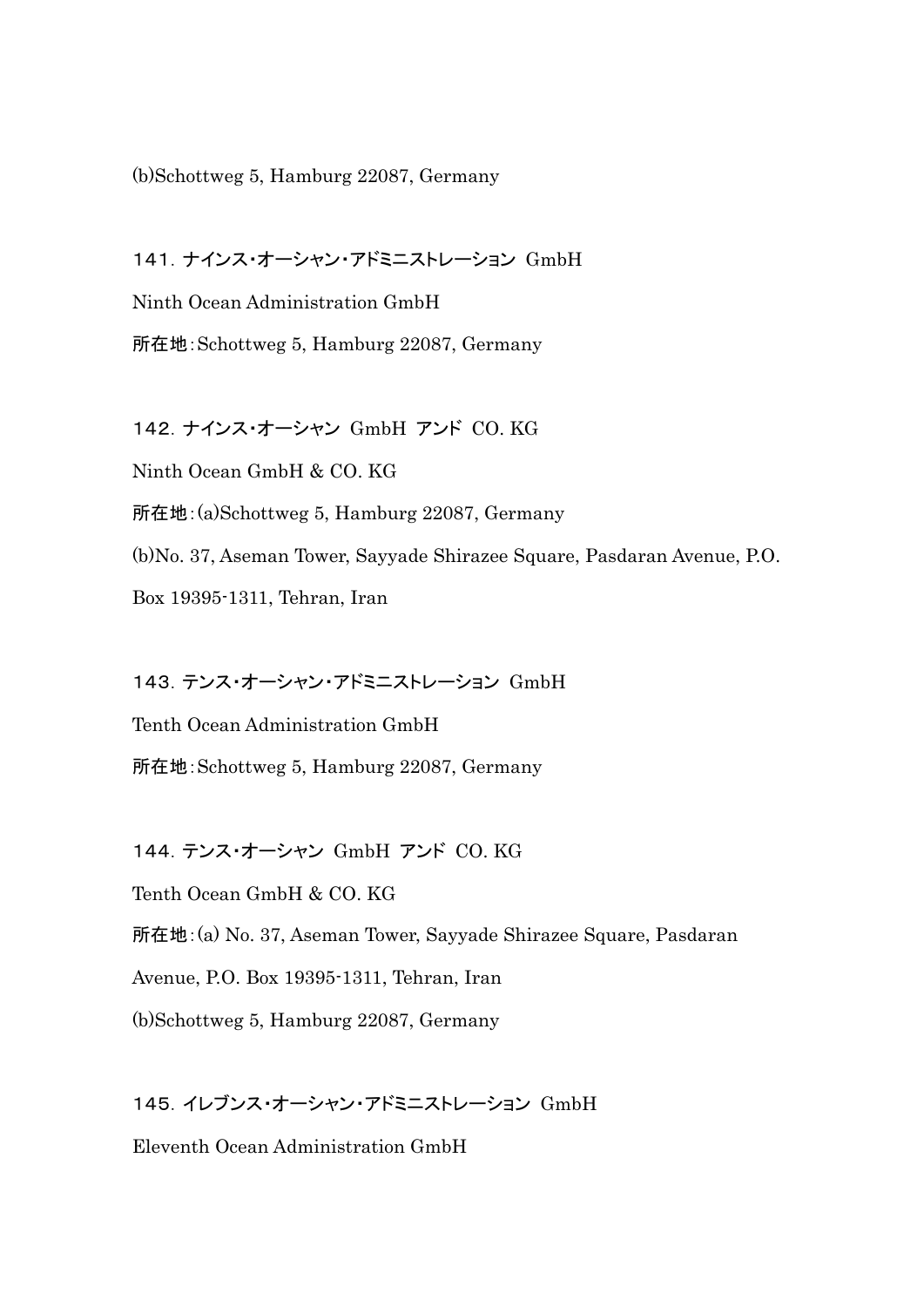#### 所在地:Schottweg 5, Hamburg 22087, Germany

146.イレブンス・オーシャン GmbH アンド CO. KG Eleventh Ocean GmbH & CO. KG 所在地:(a) No. 37, Aseman Tower, Sayyade Shirazee Square, Pasdaran Avenue, P.O. Box 19395-1311, Tehran, Iran (b)Schottweg 5, Hamburg 22087, Germany

147.トウェルフス・オーシャン・アドミニストレーション GmbH Twelfth Ocean Administration GmbH 所在地:Schottweg 5, Hamburg 22087, Germany

148.トウェルフス・オーシャン GmbH アンド CO. KG Twelfth Ocean GmbH & CO. KG 所在地:(a) No 60, Ehteshamiyeh Square, 7th Neyestan Street, Pasdaran Avenue, Tehran, Iran (b)Schottweg 5, Hamburg 22087, Germany

149.サーティーンス・オーシャン・アドミニストレーション GmbH Thirteenth Ocean Administration GmbH 所在地:Schottweg 5, Hamburg 22087, Germany

150.サーティーンス・オーシャン GmbH アンド CO. KG Thirteenth Ocean GmbH & CO. KG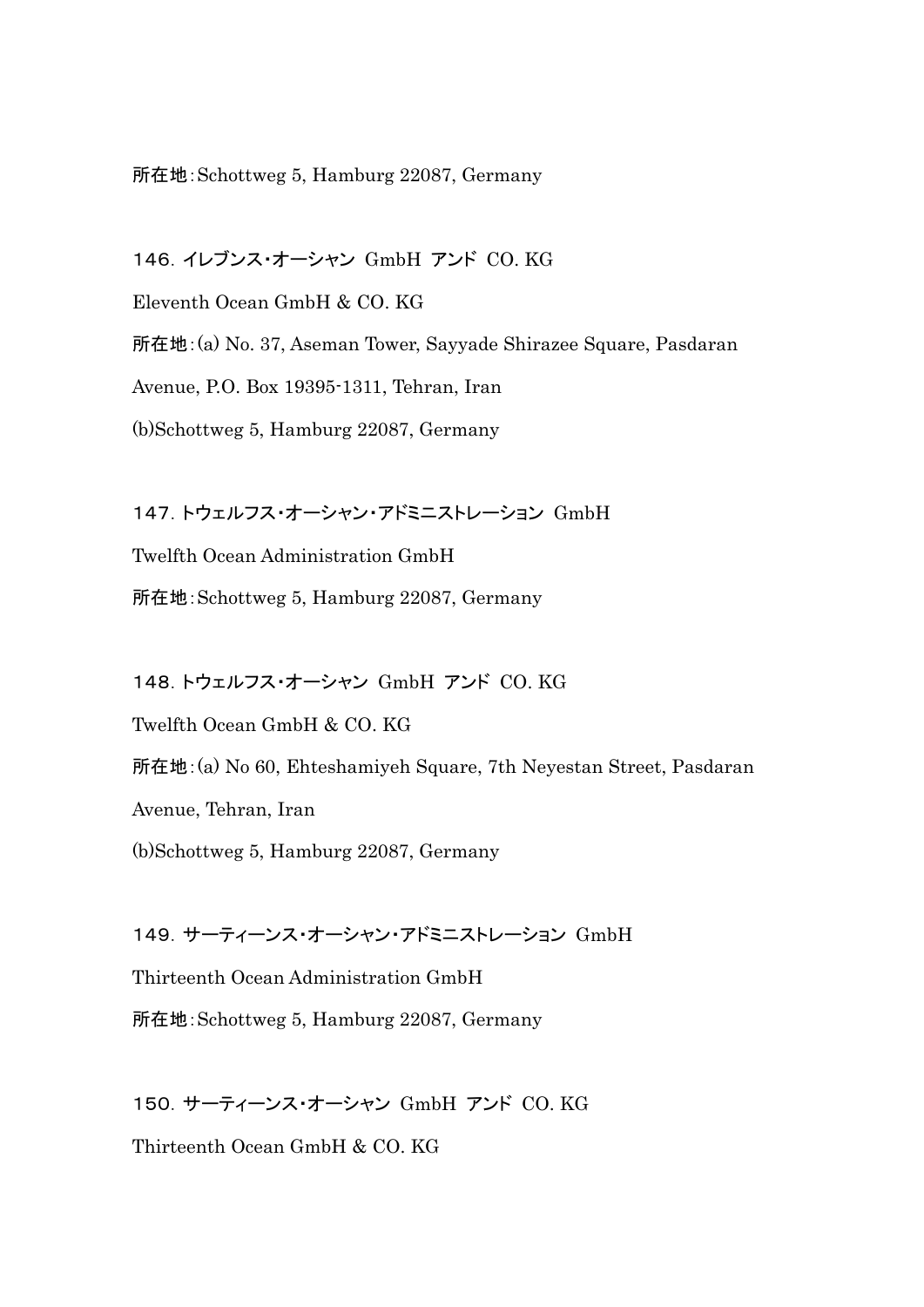所在地:(a)Schottweg 5, Hamburg 22087, Germany

(b)No. 37, Aseman Tower, Sayyade Shirazee Square, Pasdaran Avenue, P.O. Box 19395-1311, Tehran, Iran

151.フォーティーンス・オーシャン・アドミニストレーション GmbH

Fourteenth Ocean Administration GmbH 所在地:Schottweg 5, Hamburg 22087, Germany

152.フォーティーンス・オーシャン GmbH アンド CO. KG Fourteenth Ocean GmbH & CO. KG 所在地:(a)Schottweg 5, Hamburg 22087, Germany (b)No. 37, Aseman Tower, Sayyade Shirazee Square, Pasdaran Avenue, P.O. Box 19395-1311, Tehran, Iran

153.フィフティーンス・オーシャン・アドミニストレーション GmbH

Fifteenth Ocean Administration GmbH 所在地:Schottweg 5, Hamburg 22087, Germany

154.フィフティーンス・オーシャン GmbH アンド CO. KG

Fifteenth Ocean GmbH & CO. KG

所在地:(a)Schottweg 5, Hamburg 22087, Germany

(b)No. 37, Aseman Tower, Sayyade Shirazee Square, Pasdaran Avenue, P.O.

Box 19395-1311 , Tehran, Iran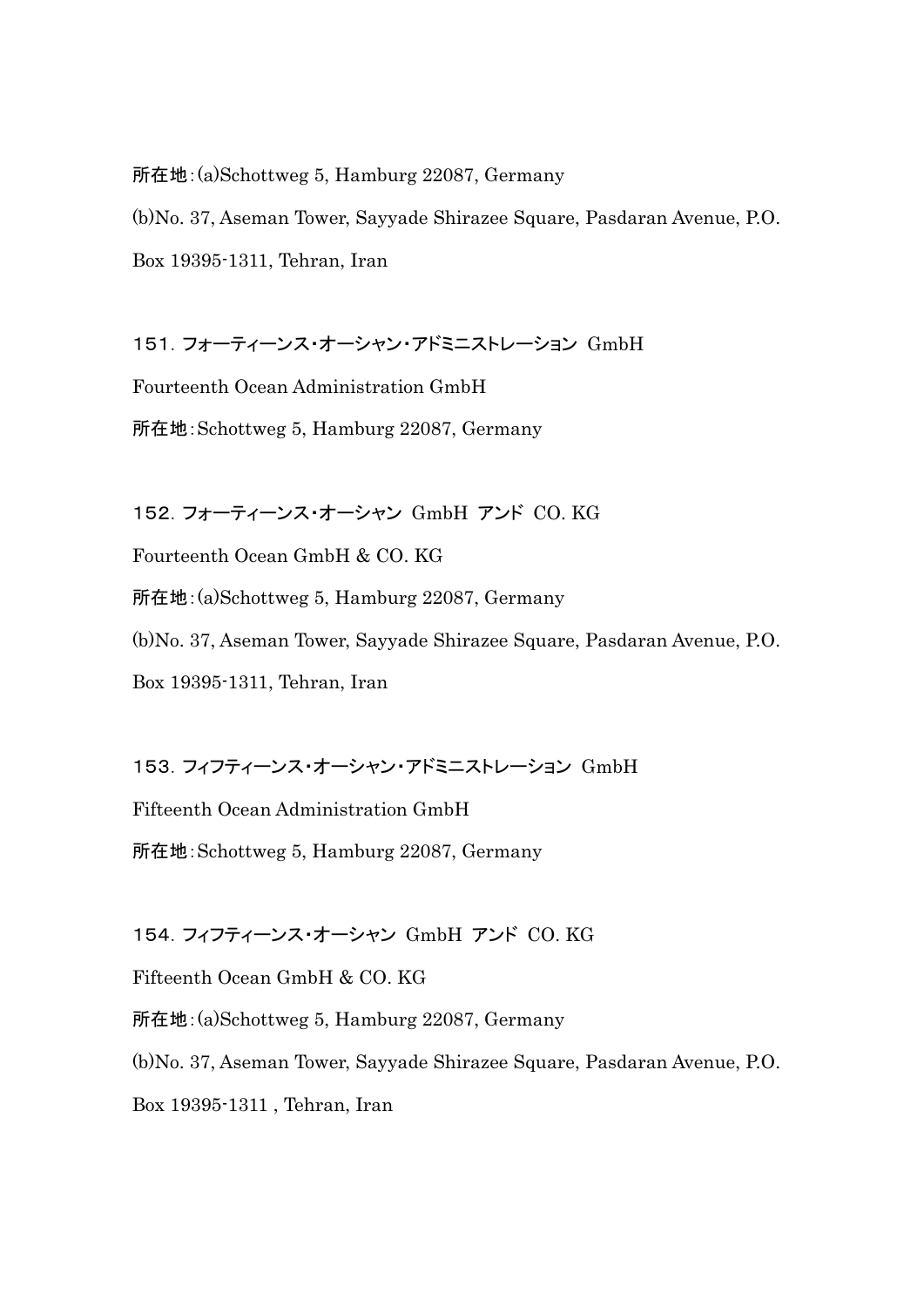155.シックスティーンス・オーシャン・アドミニストレーション GmbH

Sixteenth Ocean Administration GmbH

所在地:Schottweg 5, Hamburg 22087, Germany

156.シックスティーンス・オーシャン GmbH アンド CO. KG

Sixteenth Ocean GmbH & CO. KG

所在地:(a)Schottweg 5, Hamburg 22087, Germany

(b)No. 37, Aseman Tower, Sayyade Shirazee Square, Pasdaran Avenue, P.O.

Box 19395-1311, Tehran, Iran

# 157.ロウェスウォーター Ltd

Loweswater Ltd

所在地:Manning House, 21 Bucks Road, Douglas, Isle of Man, IM1 3DA

158.インサイト・ワールド Ltd

Insight World Ltd

所在地:15th Floor, Tower One, Lippo Centre, 89 Queensway, Hong Kong

159.キングダム・ニュー Ltd

Kingdom New Ltd

所在地:15th Floor, Tower One, Lippo Centre, 89 Queensway, Hong Kong

160. ロジスティック・スマート Ltd

Logistic Smart Ltd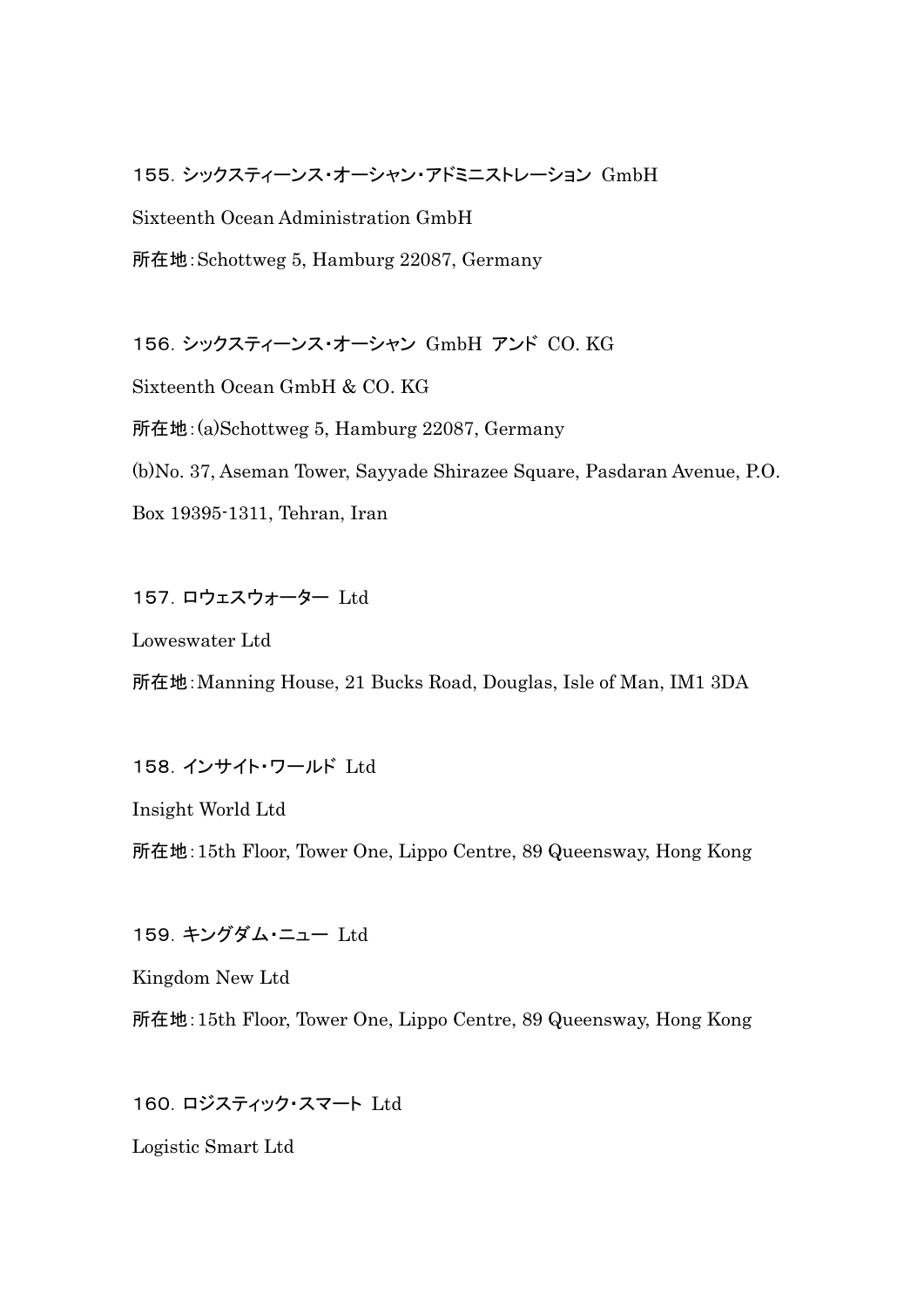所在地:15th Floor, Tower One, Lippo Centre, 89 Queensway, Hong Kong

161. ネウマン Ltd

Neuman Ltd

所在地:15th Floor, Tower One, Lippo Centre, 89 Queensway, Hong Kong

162.ニュー・デザイア LTD

New Desire LTD

所在地:15th Floor, Tower One, Lippo Centre, 89 Queensway, Hong Kong

163.ミル・ディーン Ltd

Mill Dene Ltd

所在地:Manning House, 21 Bucks Road, Douglas, Isle of Man, IM1 3DA

164.アドヴァンス・ノヴェル

Advance Novel

所在地:15th Floor, Tower One, Lippo Centre, 89 Queensway, Hong Kong

165.アルファ・エフォート Ltd

Alpha Effort Ltd

所在地:15th Floor, Tower One, Lippo Centre, 89 Queensway, Hong Kong

166.ベスト・プリサイス Ltd

Best Precise Ltd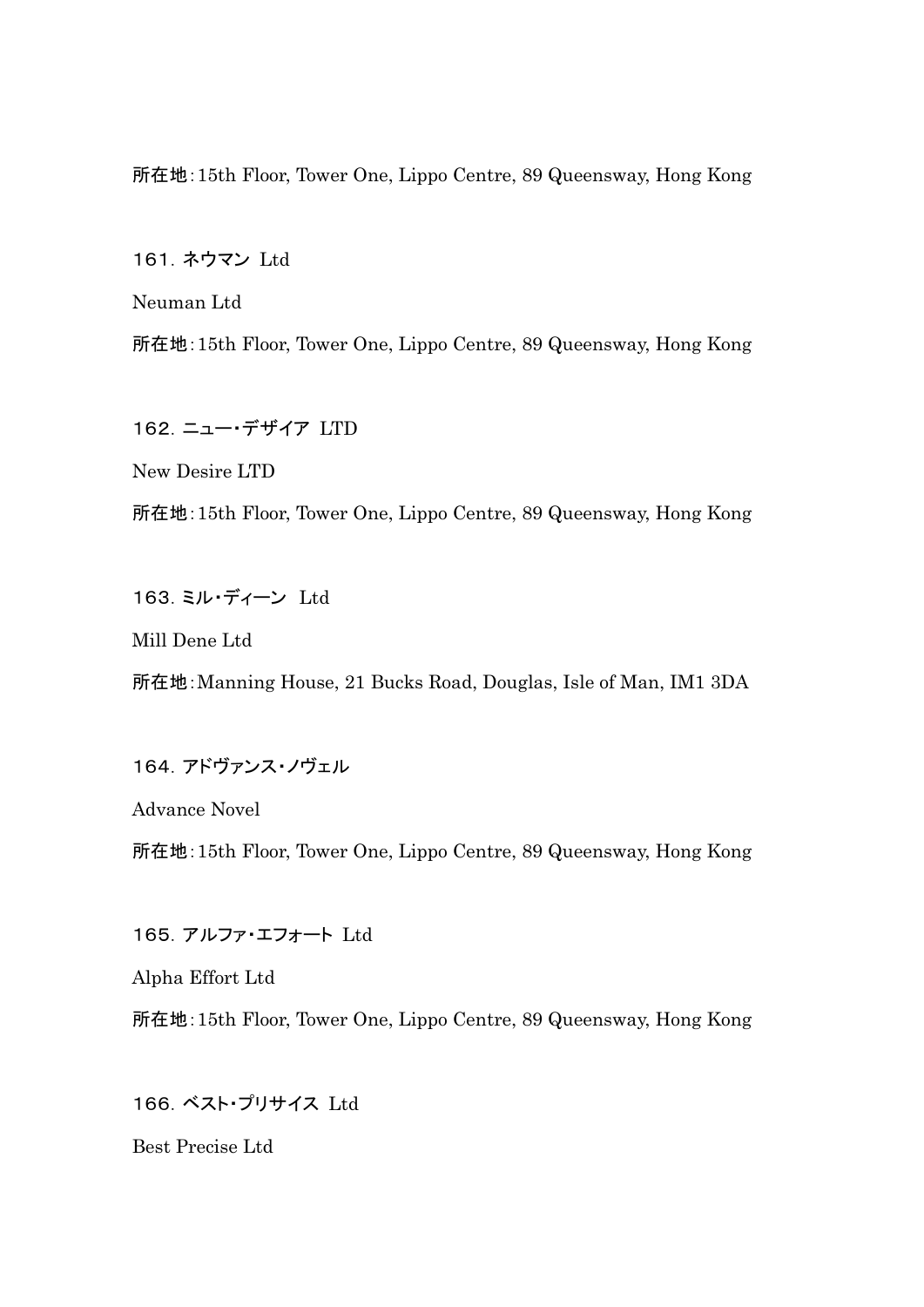所在地:15th Floor, Tower One, Lippo Centre, 89 Queensway, Hong Kong

167.コンセプト・ジャイアント Ltd

Concept Giant Ltd 所在地:15th Floor, Tower One, Lippo Centre, 89 Queensway, Hong Kong

168.グレート・メソッド Ltd Great Method Ltd

所在地:15th Floor, Tower One, Lippo Centre, 89 Queensway, Hong Kong

169.シャロン Ltd

Shallon Ltd

所在地:Manning House, 21 Bucks Road, Douglas, Isle of Man, IM1 3DA

170. スマート・デイ・ホールディングス Ltd

Smart Day Holdings Ltd

所在地:15th Floor, Tower One, Lippo Centre, 89 Queensway, Hong Kong

171.システム・ワイズ Ltd

System Wise Ltd

所在地:15th Floor, Tower One, Lippo Centre, 89 Queensway, Hong Kong 別名:シスイェム・ワイズ Ltd

Sysyem Wise Ltd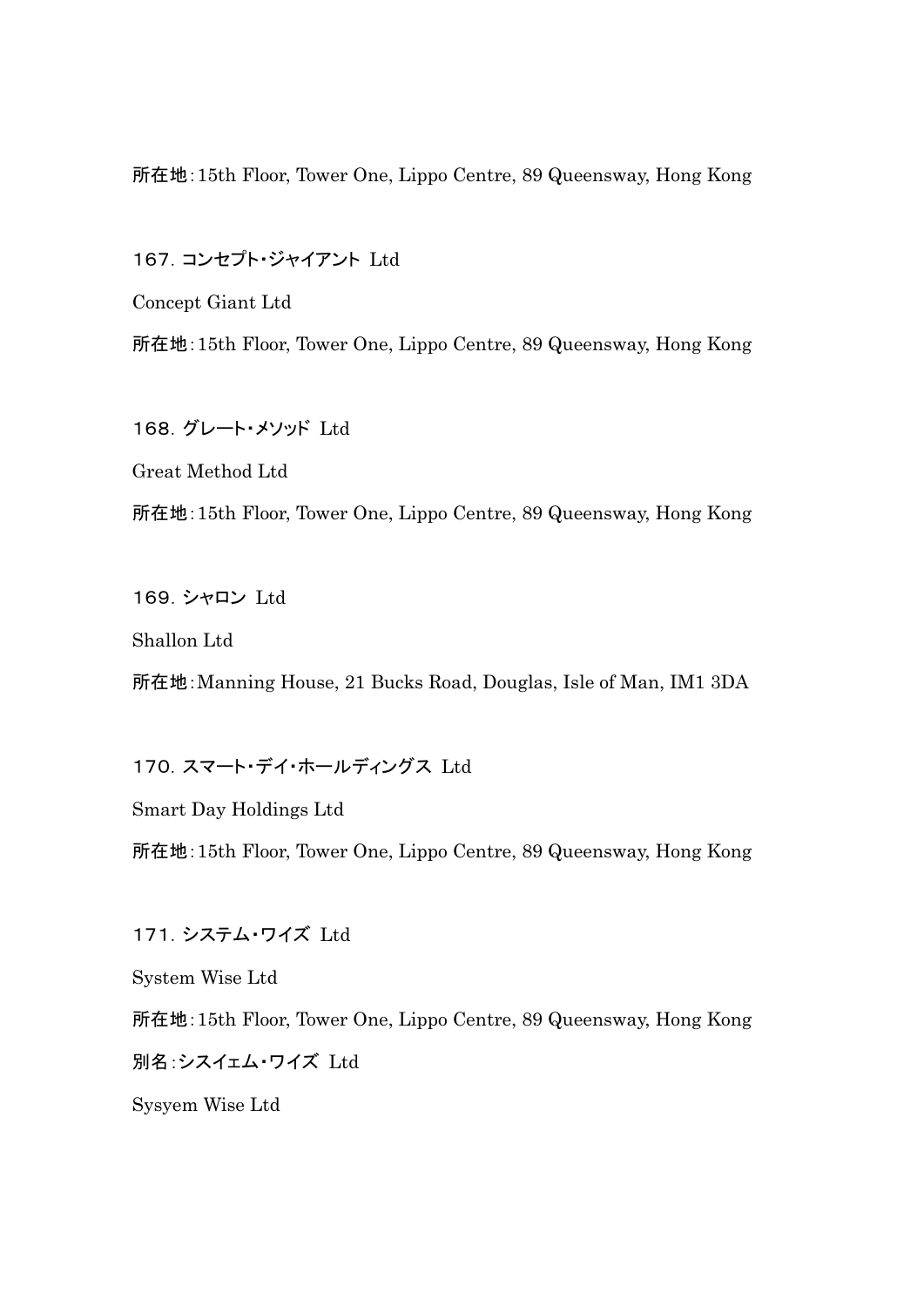### 172.トレード・トレジャー

Trade Treasure

所在地:15th Floor, Tower One, Lippo Centre, 89 Queensway, Hong Kong

173.トゥルー・オーナー・ホールディングス Ltd

True Honour Holdings Ltd

所在地:15th Floor, Tower One, Lippo Centre, 89 Queensway, Hong Kong

174. スプリングソープ・リミテッド

Springthorpe Limited

所在地:Manning House, 21 Bucks Road, Douglas, Isle of Man, IM1 3DA

175.ニュー・シナジー Ltd

New Synergy Ltd

所在地:15th Floor, Tower One, Lippo Centre, 89 Queensway, Hong Kong

176.パートナー・センチュリー Ltd

Partner Century Ltd

所在地:15th Floor, Tower One, Lippo Centre, 89 Queensway, Hong Kong

177.サックヴィレ・ホールディングス Ltd

Sackville Holdings Ltd

所在地:15th Floor, Tower One, Lippo Centre, 89 Queensway, Hong Kong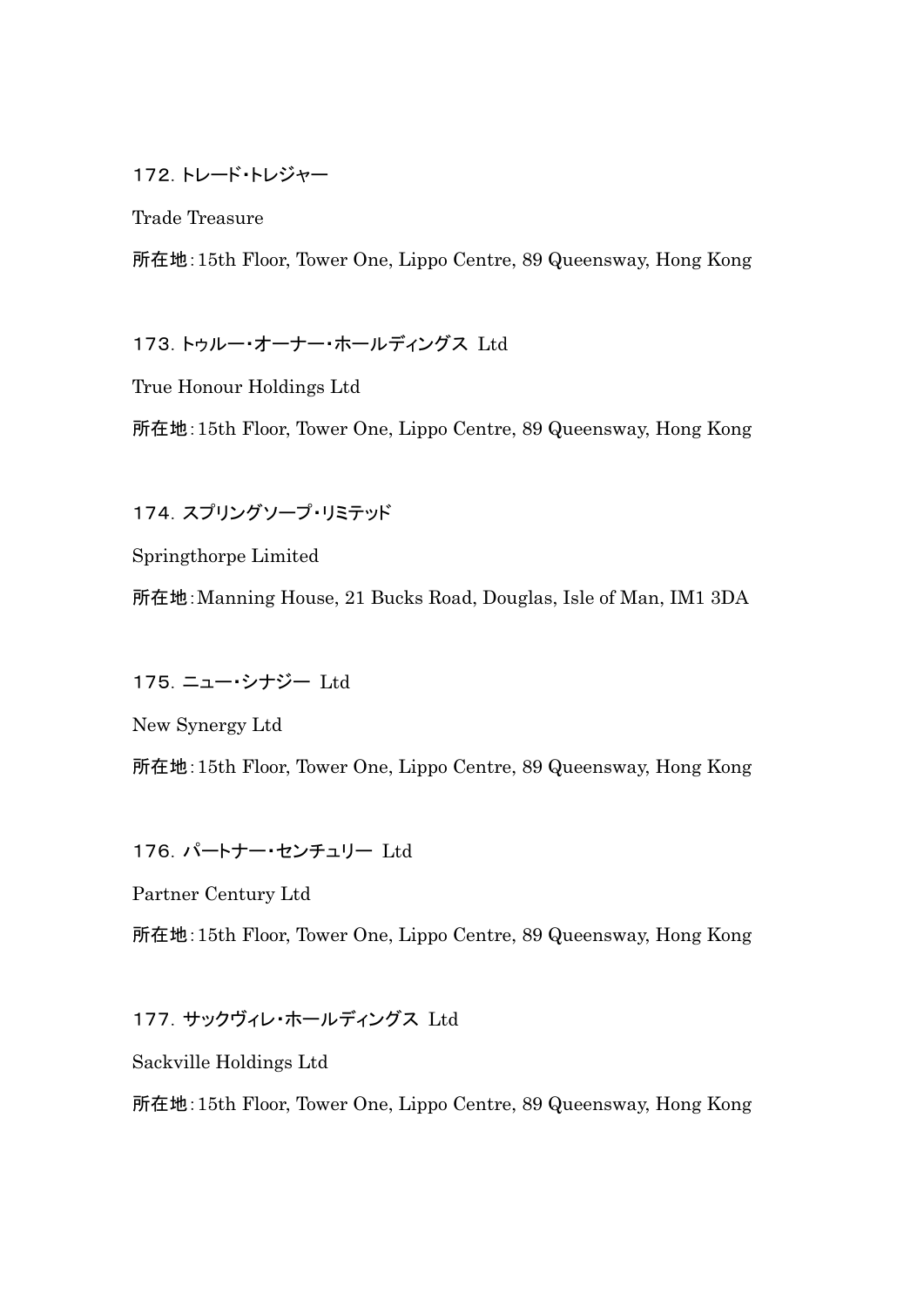178.サンフォード・グループ

Sanford Group

所在地:15th Floor, Tower One, Lippo Centre, 89 Queensway, Hong Kong

179.シノ・アクセス・ホールディングス

Sino Access Holdings

所在地:15th Floor, Tower One, Lippo Centre, 89 Queensway, Hong Kong

180.ケルマーン・シッピング・カンパニー Ltd Kerman Shipping Company Ltd 所在地:143/1 Tower Road, Sliema, SLM1604, Malta

181.ウォキング・シッピング・インベストメンツ Ltd Woking Shipping Investments Ltd 所在地:143/1 Tower Road, Sliema, SLM1604, Malta

182.シェレ・シッピング・カンパニー・リミテッド Shere Shipping Company Limited

所在地:143/1 Tower Road, Sliema, SLM1604, Malta

183.トンガム・シッピング Co. Ltd Tongham Shipping Co. Ltd 所在地:143/1 Tower Road, Sliema, SLM1604, Malta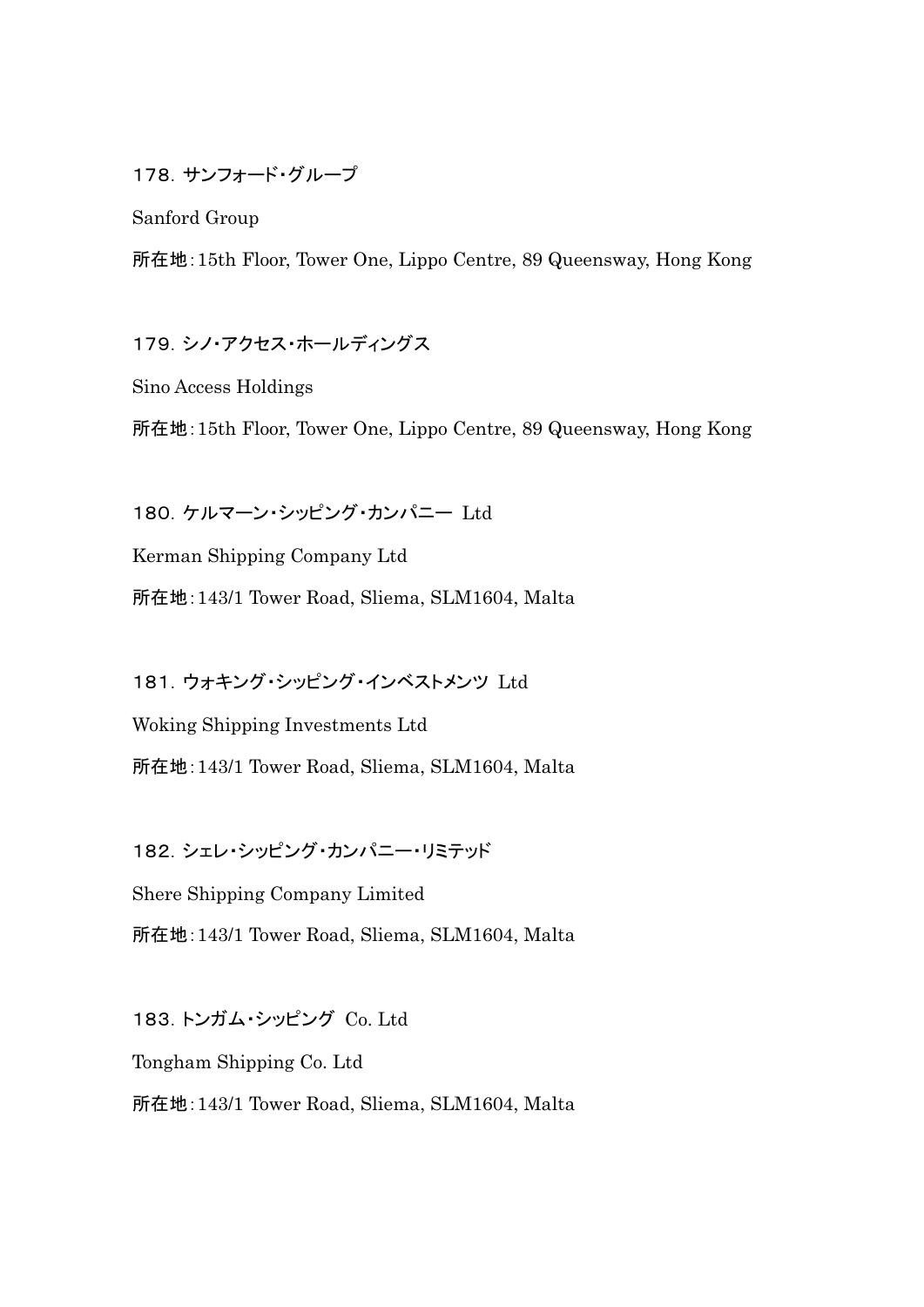184.アッパーコート・シッピング・カンパニー・リミテッド

Uppercourt Shipping Company Limited 所在地:143/1 Tower Road, Sliema, SLM1604, Malta

185.ヴォブスター・シッピング・カンパニー

Vobster Shipping Company 所在地:143/1 Tower Road, Sliema, SLM1604, Malta

186.ランセリン・シッピング・カンパニー Ltd

Lancelin Shipping Company Ltd 所在地:Fortuna Court, Block B, 284 Archiepiskopou Makariou C' Avenue, 2nd Floor, 3105 Limassol, Cyprus

187.アシュテッド・シッピング・カンパニー Ltd

Ashtead Shipping Company Ltd

所在地: Manning House, 21 Bucks Road, Douglas, IM1 3DA, Isle of Man

188.バイフリート・シッピング・カンパニー Ltd

Byfleet Shipping Company Ltd

所在地:Manning House, 21 Bucks Road, Douglas, IM1 3DA, Isle of Man

189.コブハム・シッピング・カンパニー Ltd

Cobham Shipping Company Ltd

所在地: Manning House, 21 Bucks Road, Douglas, IM1 3DA, Isle of Man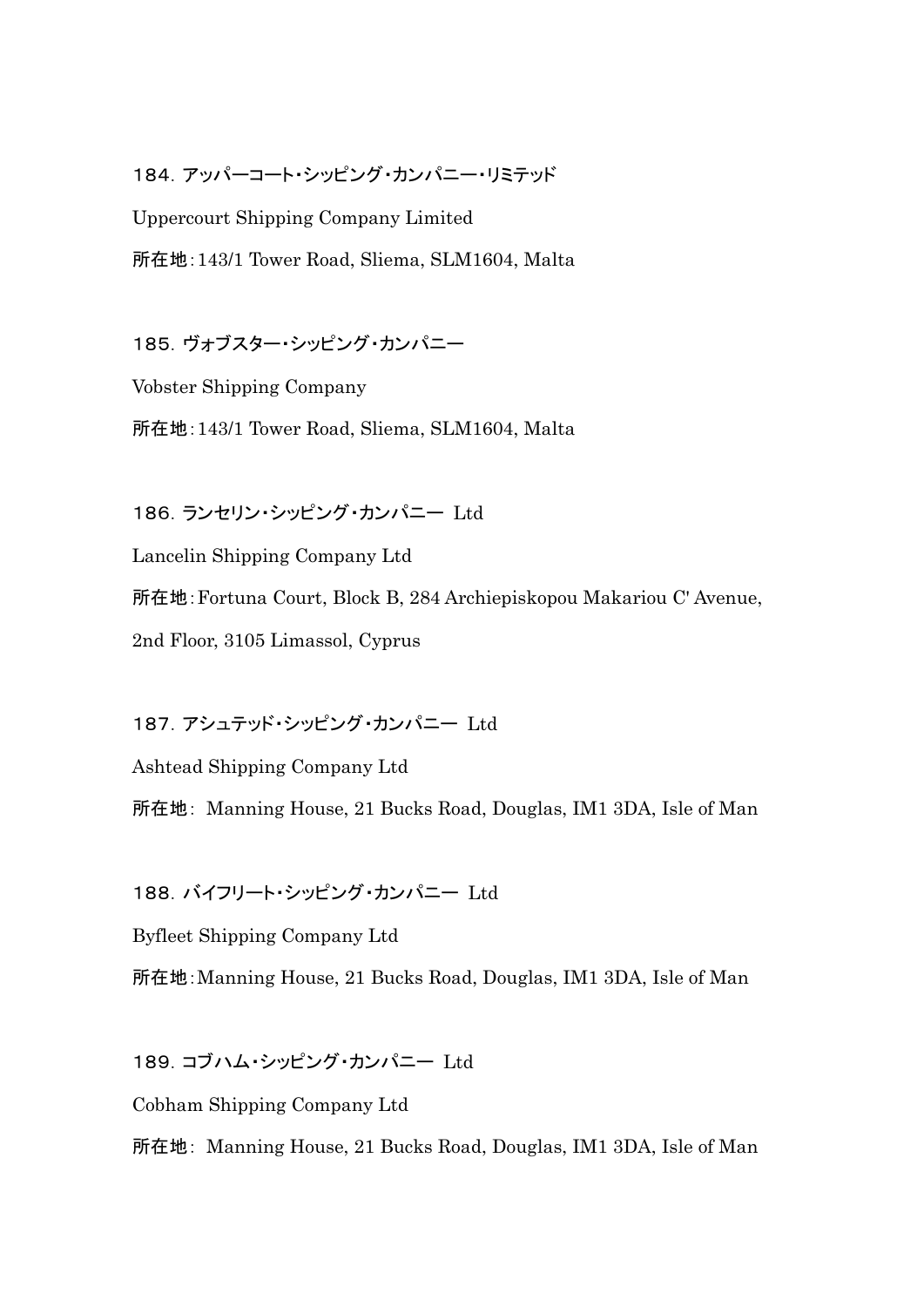## 190.ドーキング・シッピング・カンパニー Ltd

Dorking Shipping Company Ltd

所在地:Manning House, 21 Bucks Road, Douglas, IM1 3DA, Isle of Man

191.エッフィンガム・シッピング・カンパニー Ltd

Effingham Shipping Company Ltd

所在地:Manning House, 21 Bucks Road, Douglas, IM1 3DA, Isle of Man

192.ファーンハム・シッピング・カンパニー Ltd

Farnham Shipping Company Ltd

所在地:Manning House, 21 Bucks Road, Douglas, IM1 3DA, Isle of Man

193.ゴムシャル・シッピング・カンパニー Ltd

Gomshall Shipping Company Ltd

所在地:Manning House, 21 Bucks Road, Douglas, IM1 3DA, Isle of Man

194.ホーシャム・シッピング・カンパニー Ltd

Horsham Shipping Company Ltd

所在地:Manning House, 21 Bucks Road, Douglas, IM1 3DA, Isle of Man